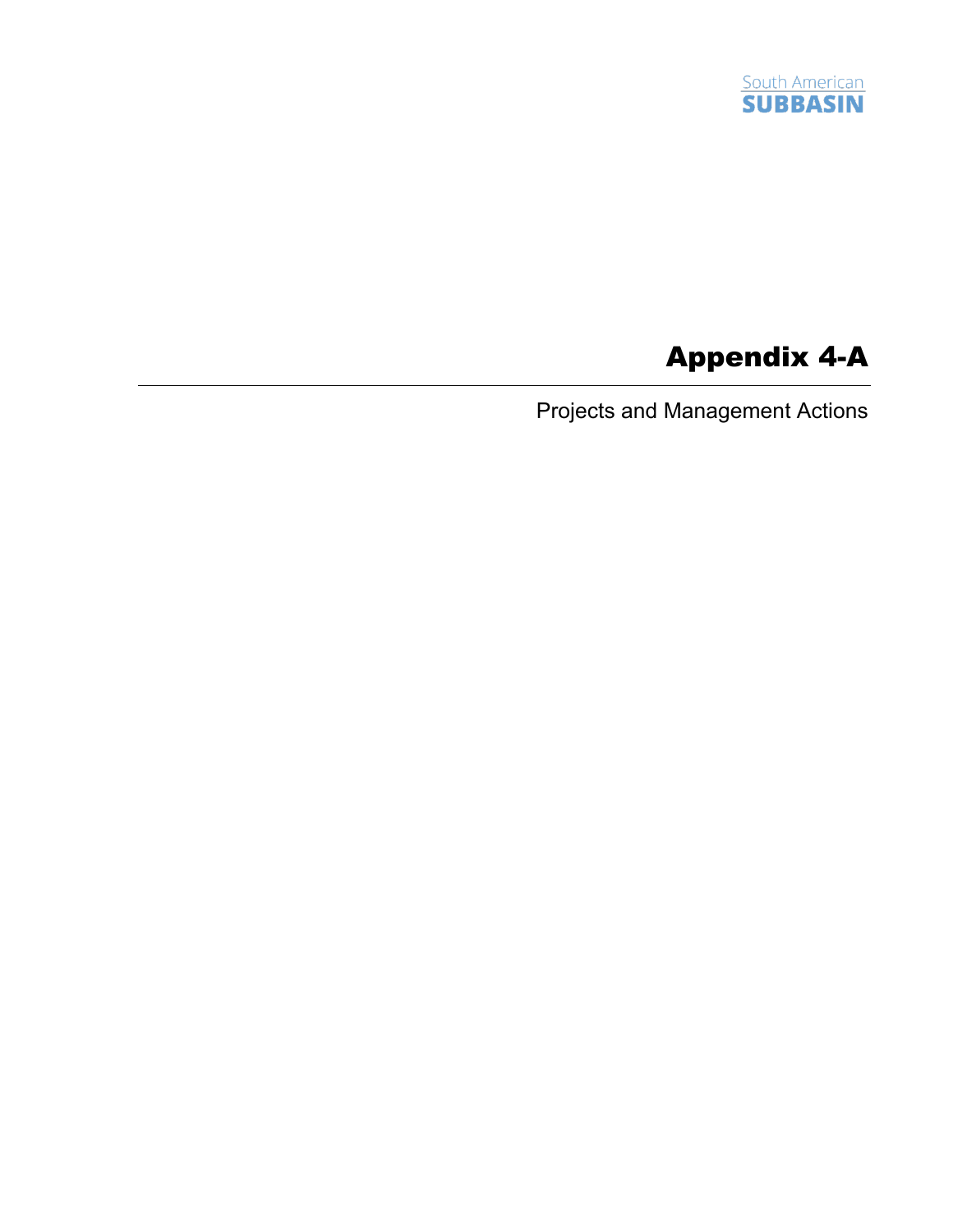## Appendix 4-A: Projects and Management Actions

|                         | Project and             |                                                           |                 |               |
|-------------------------|-------------------------|-----------------------------------------------------------|-----------------|---------------|
| No.                     | Management              | <b>Project Name</b>                                       | Organization    | <b>Status</b> |
|                         | <b>Action Type</b>      |                                                           |                 |               |
|                         | <b>Structural</b>       |                                                           |                 |               |
| 1                       | Recharge                | Laguna Creek and Whitehouse Creek Multi-                  | City of Elk     | In Progress   |
|                         | Enhancement             | Functional Corridor Enhancement Project                   | Grove           |               |
| $\overline{2}$          | Recharge                | Alder Creek Watershed Open                                | City of Folsom  | In Progress   |
|                         | Enhancement             | Space/Conservation Easement Catalog                       |                 |               |
| $\mathbf{3}$            | Recharge                | Alder Creek Watershed Tree Planting Program               | City of Folsom  | In Progress   |
|                         | Enhancement             |                                                           |                 |               |
| $\overline{\mathbf{4}}$ | Recharge                | American River Parkway Cordova Creek                      | County of       | In Progress   |
|                         | Enhancement             | Naturalization                                            | Sacramento      |               |
| 5                       | Recharge                | Lower American River Berm Restoration                     | Sacramento Area | In Progress   |
|                         | Enhancement             |                                                           | Flood Control   |               |
|                         |                         |                                                           | Agency          |               |
| 6                       | Recharge                | Lower American River Gravel Augmentation                  | Water Forum     | In Progress   |
|                         | Enhancement             | and Side Channel Enhancement                              |                 |               |
| $\overline{7}$          | Recharge                | Carmichael Creek Restoration Project                      | Water Forum     |               |
|                         | Enhancement             |                                                           |                 |               |
| 8                       | Recharge<br>Enhancement | Alder Creek Channel and Floodplain                        | City of Folsom  | Not Started   |
| 9                       |                         | Restoration<br>Alder Creek Watershed Coordinator Position | City of Folsom  |               |
|                         | Recharge<br>Enhancement |                                                           |                 | Not Started   |
| 10                      | Recharge                | Alder Creek Watershed Invasive Weed                       | City of Folsom  | Not Started   |
|                         | Enhancement             | Removal Strategy                                          |                 |               |
| 11                      | Recharge                | <b>Cosumnes River Preserve Wetland Units</b>              | Ducks Unlimited | Not Started   |
|                         | Enhancement             |                                                           |                 |               |
| 12                      | Recharge                | <b>Bushy Lake Enhancement</b>                             | Sacramento Area | Not Started   |
|                         | Enhancement             |                                                           | Flood Control   |               |
|                         |                         |                                                           | Agency          |               |
| 13                      | Recharge                | Cordova Creek Phase II                                    | Water Forum     | Not Started   |
|                         | Enhancement             |                                                           |                 |               |
| 14                      | Recharge                | Revolving Power Bypass Fund                               | Water Forum     | Not Started   |
|                         | Enhancement             |                                                           |                 |               |
| 15                      | Recharge                | Gardenland Flood Management, Habitat                      | Sacramento Area |               |
|                         | Enhancement             | Restoration, and Recreation Project                       | Flood Control   |               |
|                         |                         |                                                           | Agency          |               |
| 16                      | Flood/Stormwater        | Strawberry Creek Detention Basin Retrofit                 | City of Elk     | Not Started   |
|                         | Management              |                                                           | Grove           |               |
| 17                      | Flood/Stormwater        | Natomas Company Dam/Alder Reservoir                       | City of Folsom  | Not Started   |
|                         | Management              | Management                                                |                 |               |
| 18                      | Water Quality           | Abandoned Wells Program (AWP)                             | County of       | In Progress   |
|                         |                         |                                                           | Sacramento      |               |
| 19                      | Water Quality           | Franklin Septic Conversion Project                        | Sacramento Area | In Progress   |
|                         |                         |                                                           | Sewer District  |               |
| 20                      | Water Quality           | Hood Community Septic Conversion Project                  | Sacramento Area | In Progress   |
|                         |                         |                                                           | Sewer District  |               |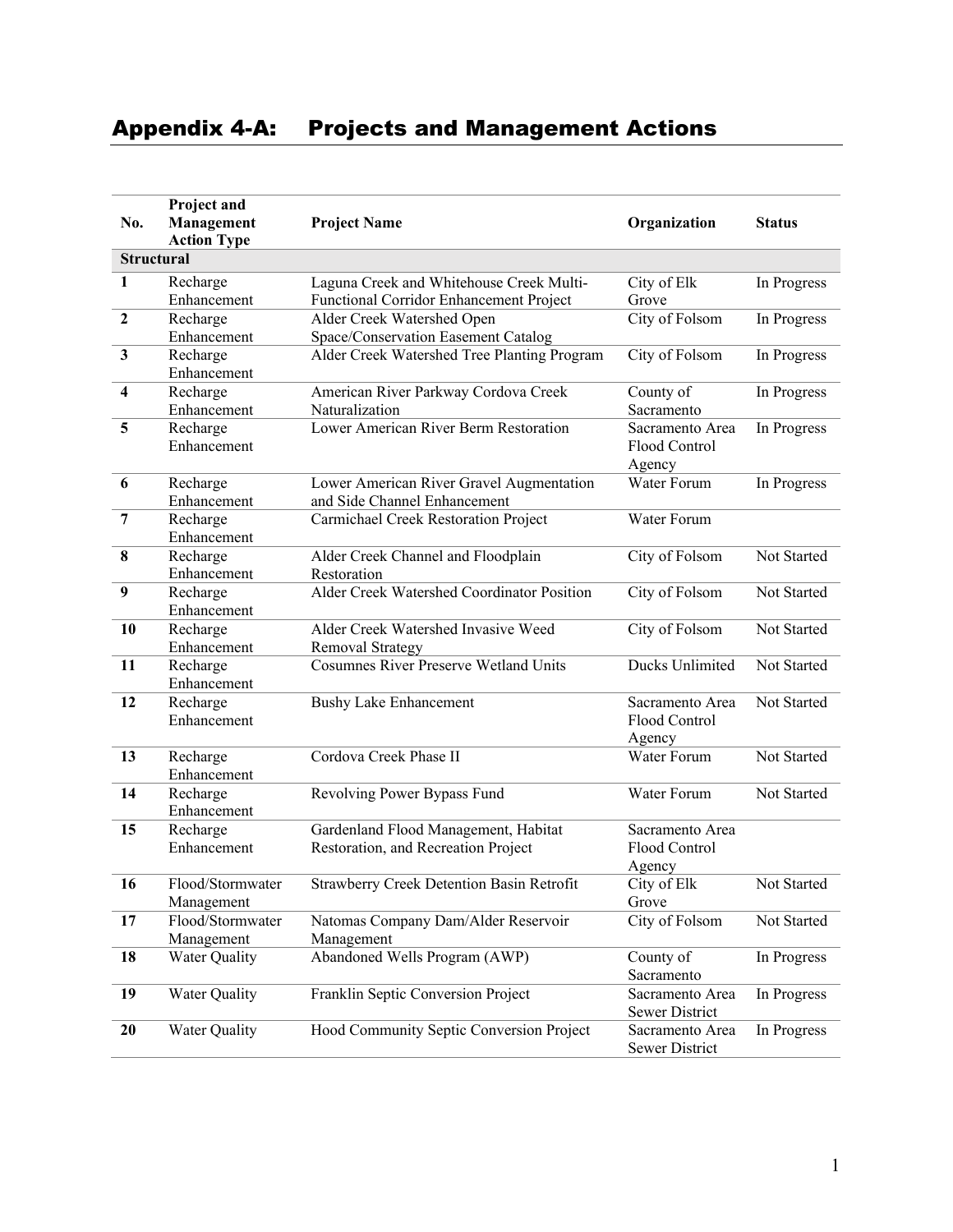|     | Project and          |                                                              |                 |               |
|-----|----------------------|--------------------------------------------------------------|-----------------|---------------|
| No. | Management           | <b>Project Name</b>                                          | Organization    | <b>Status</b> |
|     | <b>Action Type</b>   |                                                              |                 |               |
| 21  | Water Quality        | SRCSD Biological Nutrient Removal Project                    | Sacramento      | In Progress   |
|     |                      |                                                              | Regional County |               |
|     |                      |                                                              | Sanitation      |               |
|     |                      |                                                              | District        |               |
| 22  | Water Quality        | <b>SRCSD Disinfection System Project</b>                     | Sacramento      | In Progress   |
|     |                      |                                                              | Regional County |               |
|     |                      |                                                              | Sanitation      |               |
|     |                      |                                                              | District        |               |
| 23  | <b>Water Quality</b> | SRCSD Granular Media Filtration System                       | Sacramento      | In Progress   |
|     |                      | Project                                                      | Regional County |               |
|     |                      |                                                              | Sanitation      |               |
|     |                      |                                                              | District        |               |
| 24  | Water Quality        | Alder Pond Restoration and Management                        | City of Folsom  | Not Started   |
| 25  | Water Quality        | Broadway Green Infrastructure Project                        | City of         | Not Started   |
|     |                      |                                                              | Sacramento      |               |
| 26  | Water Quality        | Department of Utilities River Friendly                       | City of         | Not Started   |
|     |                      | Landscape and Water Efficient Irrigation                     | Sacramento      |               |
|     |                      | <b>System Demonstration Project</b>                          |                 |               |
| 27  | Water Quality        | Stormwater Pollution Reduction at Riverfront                 | City of         | Not Started   |
|     |                      | Parks: Sand Cove Park, Miller Park, Garcia                   | Sacramento      |               |
|     |                      | Bend Park, Chicory Bend Park                                 |                 |               |
| 28  | Water Quality        | SW Pollution Reduction at Riverfront Parks:                  | City of         | Not Started   |
|     |                      | Del Paso Regional Park                                       | Sacramento      |               |
| 29  | Water Quality        | SW Pollution Reduction at Riverfront Parks:                  | City of         | Not Started   |
|     |                      | Glen Hall Park                                               | Sacramento      |               |
| 30  | Water Quality        | SW Pollution Reduction at Riverfront Parks:                  | City of         | Not Started   |
| 31  | Flood/Stormwater     | Tiscornia Park<br>Alder Creek Watershed Stormwater Detention | Sacramento      |               |
|     | Management           | Basin Management                                             | City of Folsom  | In Progress   |
| 32  | Flood/Stormwater     | Basin 26 Drainage Project                                    | City of         | In Progress   |
|     | Management           |                                                              | Sacramento      |               |
| 33  | Flood/Stormwater     | The Upper Laguna Creek Open Space Preserve                   | County of       | In Progress   |
|     | Management           |                                                              | Sacramento      |               |
| 34  | Flood/Stormwater     | Florin Creek Multi-Use Basin                                 | Sacramento Area | In Progress   |
|     | Management           |                                                              | Flood Control   |               |
|     |                      |                                                              | Agency          |               |
| 35  | Flood/Stormwater     | Lower Sacramento River Regional Project                      | Sacramento Area | In Progress   |
|     | Management           |                                                              | Flood Control   |               |
|     |                      |                                                              | Agency          |               |
| 36  | Flood/Stormwater     | Pocket Area Levee Underseepage Repair                        | Sacramento Area | In Progress   |
|     | Management           |                                                              | Flood Control   |               |
|     |                      |                                                              | Agency          |               |
| 37  | Flood/Stormwater     | Regional Integration with Central Valley Flood               | Sacramento Area | In Progress   |
|     | Management           | Protection Plan                                              | Flood Control   |               |
|     |                      |                                                              | Agency          |               |
| 38  | Flood/Stormwater     | Multi-Functional Drainage Corridor for Shed C                | City of Elk     |               |
|     | Management           |                                                              | Grove           |               |
| 39  | Flood/Stormwater     | Combined Sewer Green Infrastructure Pilot                    | City of         | Not Started   |
|     | Management           | Projects                                                     | Sacramento      |               |
| 40  | Flood/Stormwater     | Folsom Dam Raise                                             | Sacramento Area | Not Started   |
|     | Management           |                                                              | Flood Control   |               |
|     |                      |                                                              | Agency          |               |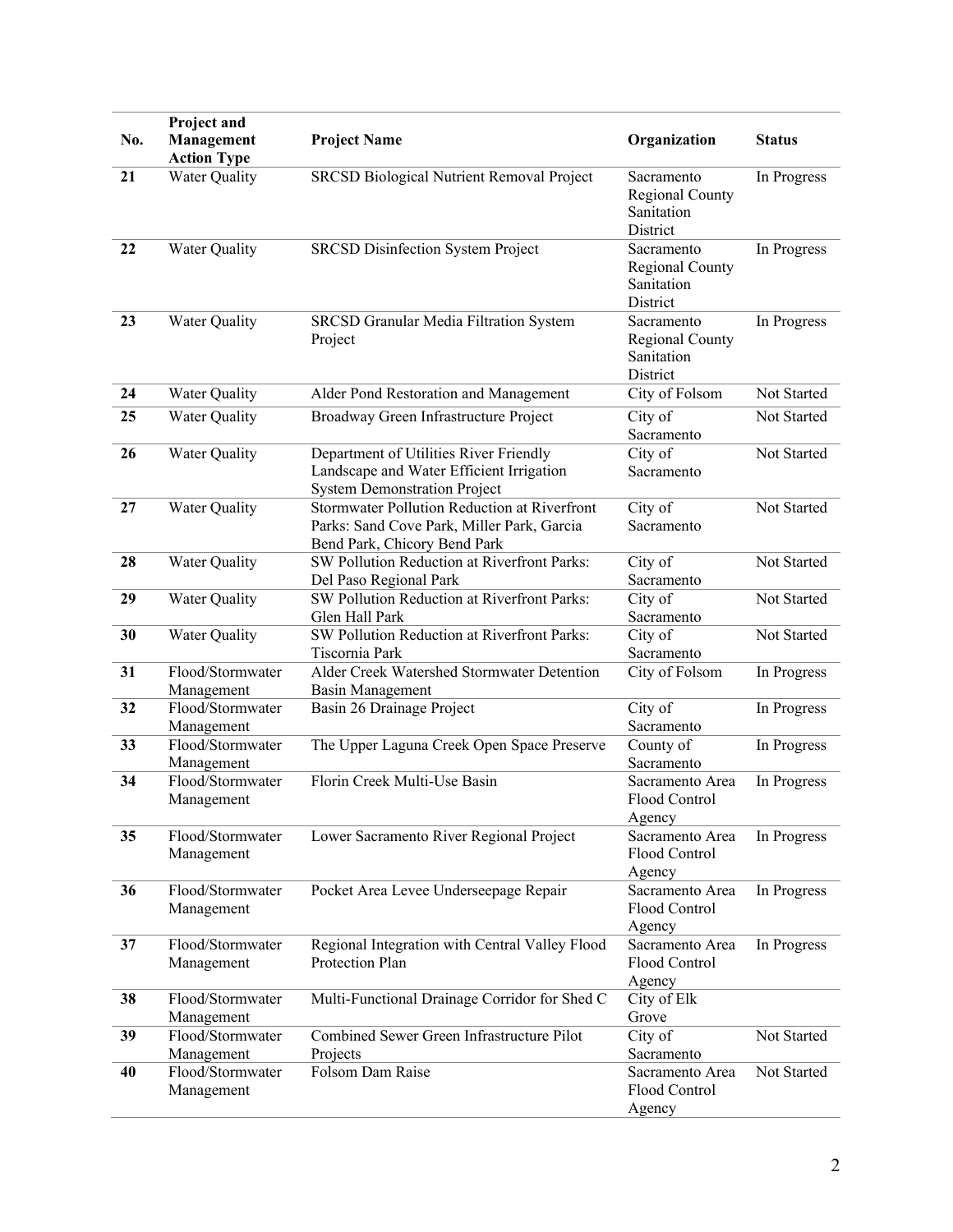|     | Project and                      |                                                     |                                  |               |
|-----|----------------------------------|-----------------------------------------------------|----------------------------------|---------------|
| No. | Management<br><b>Action Type</b> | <b>Project Name</b>                                 | Organization                     | <b>Status</b> |
| 41  | Flood/Stormwater                 | South Sacramento Streams Group Flood                | Sacramento Area                  |               |
|     | Management                       | Management                                          | Flood Control                    |               |
|     |                                  |                                                     | Agency                           |               |
| 42  | Water Quality                    | Elk Grove Green Street Project: Repurposing         | City of Elk                      | Not Started   |
|     |                                  | Urban Runoff with Green Instructure<br>Technologies | Grove                            |               |
| 43  | Water Quality                    | City of Sacramento 16th Street Greenscape           | City of                          | In Progress   |
|     |                                  |                                                     | Sacramento                       |               |
| 44  | Water Quality                    | Elk Grove Creek Watershed Storm Water               | City of Elk                      | Not Started   |
|     |                                  | Detention Groundwater Recharge, Habitat             | Grove                            |               |
|     |                                  | Restoration and LID Project                         |                                  |               |
| 45  | Supply                           | Sacramento Railyards Stormwater Stewardship         | City of                          | In Progress   |
|     | Augmentation                     | and Groundwater Protection Project                  | Sacramento                       |               |
| 46  | Supply                           | Harvest Water Dilutant Stormwater Project           | Sacramento                       | Not Started   |
|     | Augmentation                     |                                                     | Regional County<br>Sanitation    |               |
|     |                                  |                                                     | District                         |               |
| 47  | Flood/Stormwater                 | Mather Field Road Rehabilitation                    | City of Rancho                   | Not Started   |
|     | Management                       |                                                     | Cordova                          |               |
| 48  | Flood/Stormwater                 | Monier Circle Detention and Water Quality           | City of Rancho                   | Not Started   |
|     | Management                       | Retrofit Project                                    | Cordova                          |               |
| 49  | Flood/Stormwater                 | Rockingham Drive Rehabilitation                     | City of Rancho                   | Not Started   |
| 50  | Management<br>Flood/Stormwater   | Sunrise Blvd Rehabilitation - Phase II              | Cordova<br>City of Rancho        | Not Started   |
|     | Management                       |                                                     | Cordova                          |               |
| 51  | Flood/Stormwater                 | Sunrise Blvd. Rehabilitation - Phase III            | City of Rancho                   | Not Started   |
|     | Management                       |                                                     | Cordova                          |               |
| 52  | Flood/Stormwater                 | Sunrise Blvd. Rehabilitation Phase I                | City of Rancho                   | Not Started   |
|     | Management                       |                                                     | Cordova                          |               |
| 53  | Flood/Stormwater                 | White Rock Road Rehabilitation                      | City of Rancho                   | Not Started   |
| 54  | Management<br>Recharge           | Groundwater Recharge/Swainson's Hawk                | Cordova<br><b>American River</b> | In Progress   |
|     | Enhancement                      | Habitat Project                                     | Conservancy                      |               |
| 55  | Recharge                         | Franklin Groundwater Treatment Plant -              | Sacramento                       | In Progress   |
|     | Enhancement                      | Recycled Water Storage Tank & Booster Pump          | County Water                     |               |
|     |                                  | Station                                             | Agency                           |               |
| 56  | Recharge                         | Cosumnes River Area Conjunctive Use                 | The Nature                       | Not Started   |
| 57  | Enhancement<br>Recharge          | Phase II Recycled Water Project                     | Conservancy<br>Sacramento        |               |
|     | Enhancement                      |                                                     | County Water                     |               |
|     |                                  |                                                     | Agency                           |               |
| 58  | Water Quality                    | Iron/Manganese Removal Treatment Plant for          | Sacramento                       | In Progress   |
|     |                                  | Town of Hood                                        | County Water                     |               |
|     |                                  |                                                     | Agency                           |               |
| 59  | Water Quality                    | Water Treatment Plants Rehabilitation Project       | City of                          |               |
| 60  |                                  | City of Folsom Turf Removal and Landscape           | Sacramento<br>City of Folsom     |               |
|     | Supply<br>Augmentation           | <b>Irrigation Upgrades</b>                          |                                  | In Progress   |
| 61  | Supply                           | E. A. Fairbairn Groundwater Well                    | City of                          | In Progress   |
|     | Augmentation                     |                                                     | Sacramento                       |               |
| 62  | Supply                           | Groundwater Well Recharge Improvements              | City of                          | In Progress   |
|     | Augmentation                     |                                                     | Sacramento                       |               |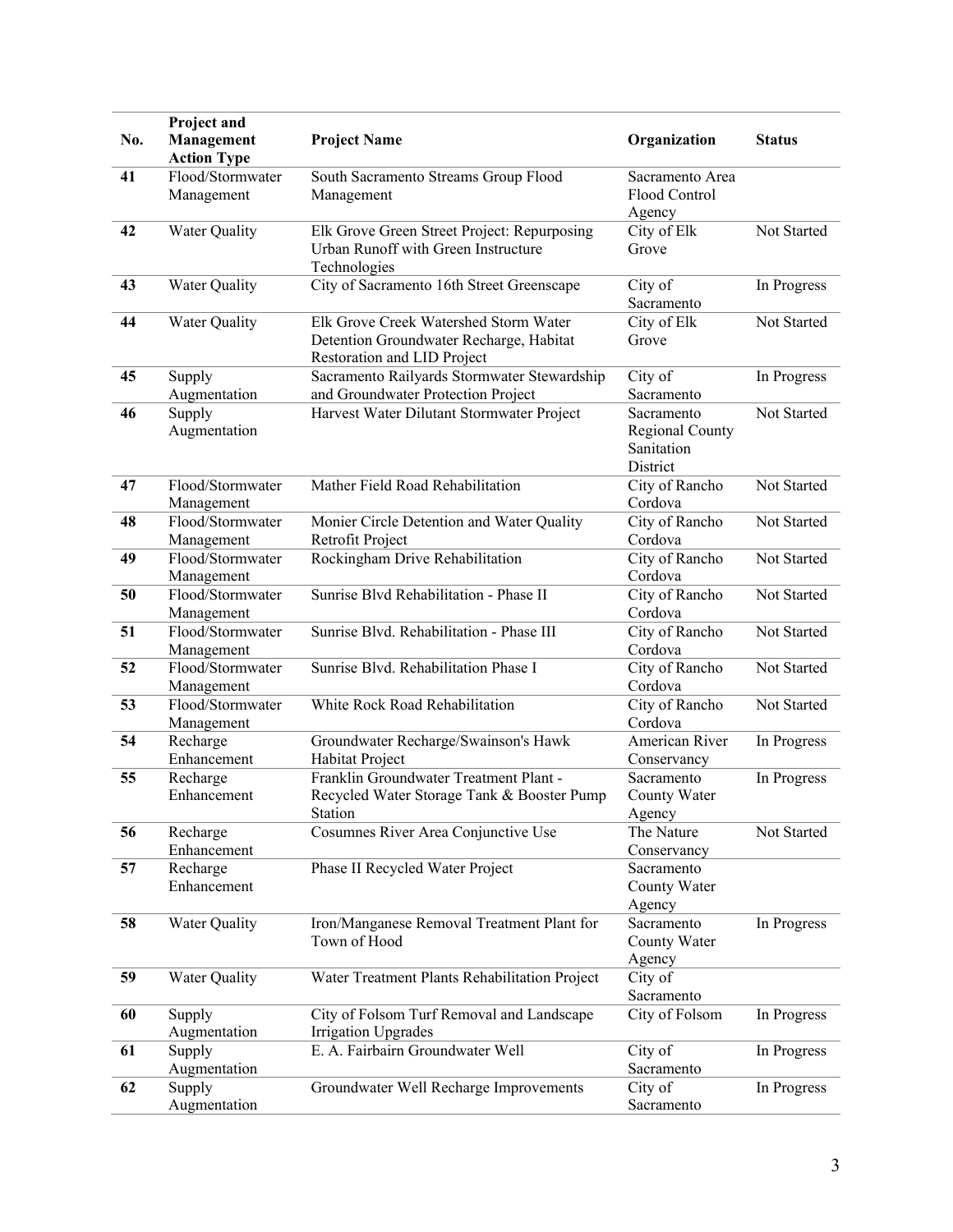| No. | Project and<br>Management<br><b>Action Type</b> | <b>Project Name</b>                                                                                   | Organization                                            | <b>Status</b> |
|-----|-------------------------------------------------|-------------------------------------------------------------------------------------------------------|---------------------------------------------------------|---------------|
| 63  | Supply<br>Augmentation                          | River Friendly Retrofit Program                                                                       | City of<br>Sacramento                                   | In Progress   |
| 64  | Supply<br>Augmentation                          | FWTP Improvements and Pumpback Pipeline                                                               | City of<br>Sacramento                                   | In Progress   |
| 65  | Supply<br>Augmentation                          | City of Sacramento Conjunctive Use - Well 167                                                         | City of<br>Sacramento                                   | In Progress   |
| 66  | Supply<br>Augmentation                          | Sacramento Regional Weather Based Controller<br>Irrigation Efficiency Incentives Project              | City of<br>Sacramento                                   | In Progress   |
| 67  | Supply<br>Augmentation                          | Folsom Lake Raw Water Pump Station<br>Replacement                                                     | El Dorado<br><b>Irrigation District</b>                 | In Progress   |
| 68  | Supply<br>Augmentation                          | Regional Leak Detection and Repair                                                                    | Regional Water<br>Authority                             | In Progress   |
| 69  | Supply<br>Augmentation                          | Water Loss Control Program                                                                            | Regional Water<br>Authority                             | In Progress   |
| 70  | Supply<br>Augmentation                          | Cordova Hills Storage Tanks & Booster Pump<br>Station                                                 | Sacramento<br>County Water<br>Agency                    | In Progress   |
| 71  | Supply<br>Augmentation                          | Franklin Intertie Project                                                                             | Sacramento<br>County Water<br>Agency                    | In Progress   |
| 72  | Supply<br>Augmentation                          | Hood Distribution Upgrades                                                                            | Sacramento<br>County Water<br>Agency                    | In Progress   |
| 73  | Supply<br>Augmentation                          | Meter Retrofit Project for Tower Reads                                                                | Sacramento<br>County Water<br>Agency                    | In Progress   |
| 74  | Supply<br>Augmentation                          | North Service Area Pipeline - Phase 2                                                                 | Sacramento<br>County Water<br>Agency                    | In Progress   |
| 75  | Supply<br>Augmentation                          | North Service Area Terminal Tanks & Booster<br>Pump Station - Phase 1                                 | Sacramento<br>County Water<br>Agency                    | In Progress   |
| 76  | Supply<br>Augmentation                          | Harvest Water Project                                                                                 | Sacramento<br>Regional County<br>Sanitation<br>District | In Progress   |
| 77  | Supply<br>Augmentation                          | SRCSD/City of Sacramento Recycled Water<br>Phase 2 Project                                            | Sacramento<br>Regional County<br>Sanitation<br>District | In Progress   |
| 78  | Supply<br>Augmentation                          | SRCSD/City of Sacramento Recycled Water<br>Phase 3 Project                                            | Sacramento<br>Regional County<br>Sanitation<br>District | In Progress   |
| 79  | Supply<br>Augmentation                          | SRCSD/SPA Recycled Water Project                                                                      | Sacramento<br>Regional County<br>Sanitation<br>District | In Progress   |
| 80  | Supply<br>Augmentation                          | City of Sacramento/Commercial, Industrial and<br>Institutional Expanded Water Conservation<br>Program | City of<br>Sacramento                                   | N/A           |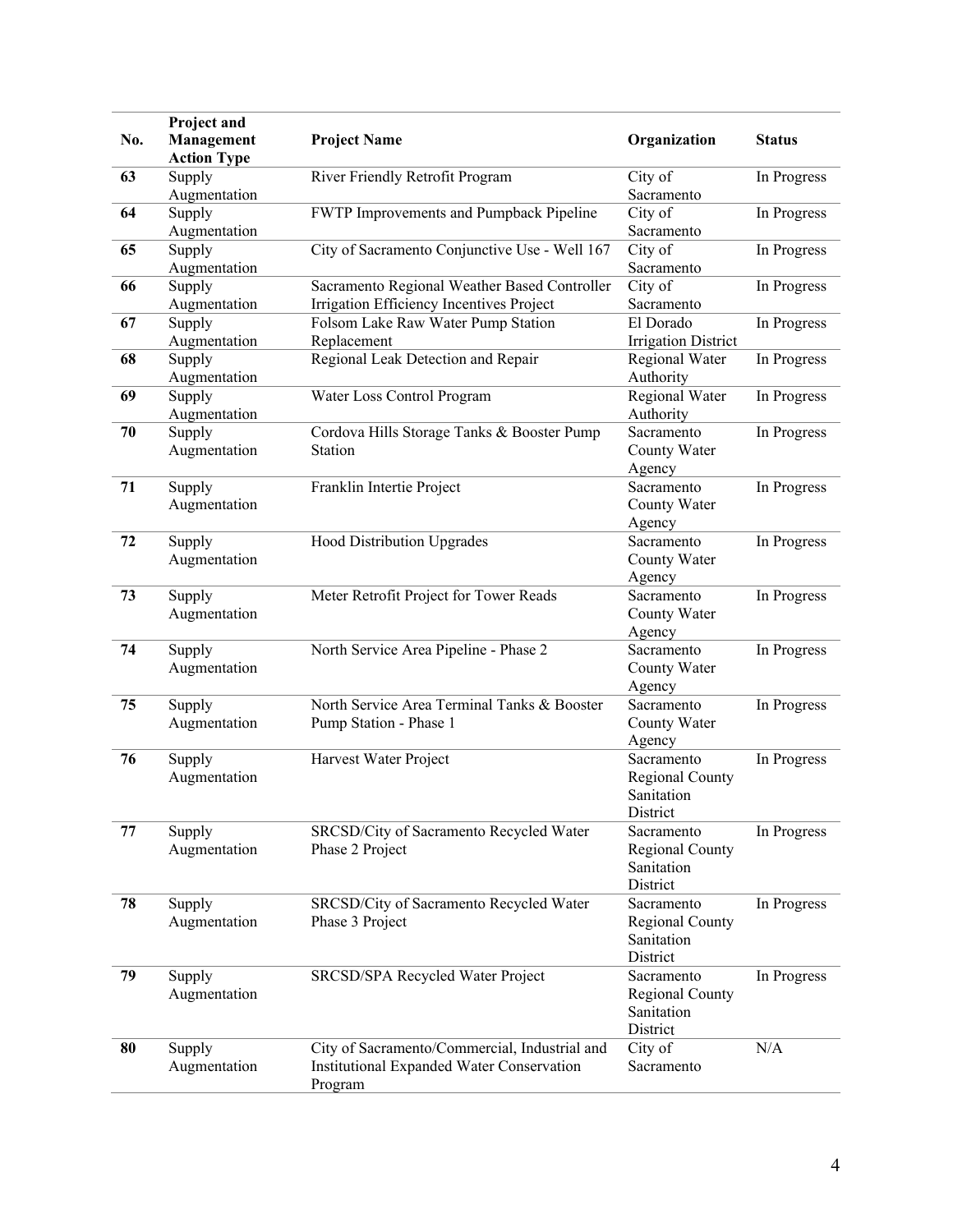|            | Project and            |                                               |                 |               |
|------------|------------------------|-----------------------------------------------|-----------------|---------------|
| No.        | Management             | <b>Project Name</b>                           | Organization    | <b>Status</b> |
|            | <b>Action Type</b>     |                                               |                 |               |
| 81         | Supply                 | GSWC/Cal-Am Interconnection Upgrade           | Golden State    | N/A           |
|            | Augmentation           |                                               | Water Company   |               |
| 82         | Supply                 | City of Sacramento Conjunctive Use - Well 168 | City of         | Not Started   |
|            | Augmentation           |                                               | Sacramento      |               |
| 83         | Supply                 | City of Sacramento Conjunctive Use - Well 169 | City of         | Not Started   |
|            | Augmentation           |                                               | Sacramento      |               |
| 84         | Supply                 | City of Sacramento Conjunctive Use and        | City of         | Not Started   |
|            | Augmentation           | Pressure Augmentation - New Pressure Zone     | Sacramento      |               |
| 85         | Supply                 | River Bend Park Water Supply Enhancement      | County of       | Not Started   |
|            | Augmentation           | Project                                       | Sacramento      |               |
| 86         | Supply                 | Automatic Meter Infrastructure (AMI)          | Elk Grove Water | Not Started   |
|            | Augmentation           |                                               | District        |               |
| 87         | Supply                 | Railroad Corridor Water Line                  | Elk Grove Water | Not Started   |
|            | Augmentation           |                                               | District        |               |
| 88         | Supply                 | American River South Interconnection Pipeline | Fair Oaks Water | Not Started   |
|            | Augmentation           |                                               | District        |               |
| 89         | Supply                 | FOWD/CWD Interconnection Pipeline &           | Fair Oaks Water | Not Started   |
|            | Augmentation           | <b>Booster Facility</b>                       | District        |               |
| 90         |                        | Omochumne Hartnell Water District Off         | Omochumne       | Not Started   |
|            | Supply<br>Augmentation | Season Irrigation Project Expansion           | Hartnell Water  |               |
|            |                        |                                               | District        |               |
|            |                        | Franklin Groundwater Treatment Plant          |                 | Not Started   |
| 91         | Supply                 |                                               | Sacramento      |               |
|            | Augmentation           |                                               | County Water    |               |
|            |                        |                                               | Agency          |               |
| 92         | Supply                 | Laguna Ridge (Whitelock) Groundwater          | Sacramento      | Not Started   |
|            | Augmentation           | Treatment and Storage Facility Plant          | County Water    |               |
|            |                        |                                               | Agency          |               |
| 93         | Supply                 | North Vineyard Storage and Booster Pump       | Sacramento      | Not Started   |
|            | Augmentation           | Facility                                      | County Water    |               |
|            |                        |                                               | Agency          |               |
| 94         | Supply                 | Poppy Ridge Groundwater Treatment and         | Sacramento      | Not Started   |
|            | Augmentation           | Storage Facility Plant - Phase 2              | County Water    |               |
|            |                        |                                               | Agency          |               |
| 95         | Supply                 | Power Inn Road Transmission Main - Calvine    | Sacramento      | Not Started   |
|            | Augmentation           | Road to Geneva Pointe Drive                   | County Water    |               |
|            |                        |                                               | Agency          |               |
| 96         | Supply                 | Sunrise Douglas (Suncreek) Groundwater        | Sacramento      | Not Started   |
|            | Augmentation           | <b>Treatment Plant</b>                        | County Water    |               |
|            |                        |                                               | Agency          |               |
| 97         | Supply                 | Walnut Grove Distribution Upgrades            | Sacramento      | Not Started   |
|            | Augmentation           |                                               | County Water    |               |
|            |                        |                                               | Agency          |               |
| 98         | Supply                 | SSWD-City of Sacramento Enterprise Intertie   | Sacramento      | Not Started   |
|            | Augmentation           |                                               | Suburban Water  |               |
|            |                        |                                               | District        |               |
| 99         | Supply                 | Booster pump for Northgate service area       | City of         |               |
|            | Augmentation           |                                               | Sacramento      |               |
| <b>100</b> | Supply                 | River Arc completion                          | Placer County   |               |
|            | Augmentation           |                                               | Water Agency    |               |
| 101        | Supply                 | California-American Water Company Parkway     | California-     |               |
|            | Augmentation           | well system (6 wells)                         | American Water  |               |
|            |                        |                                               | Company         |               |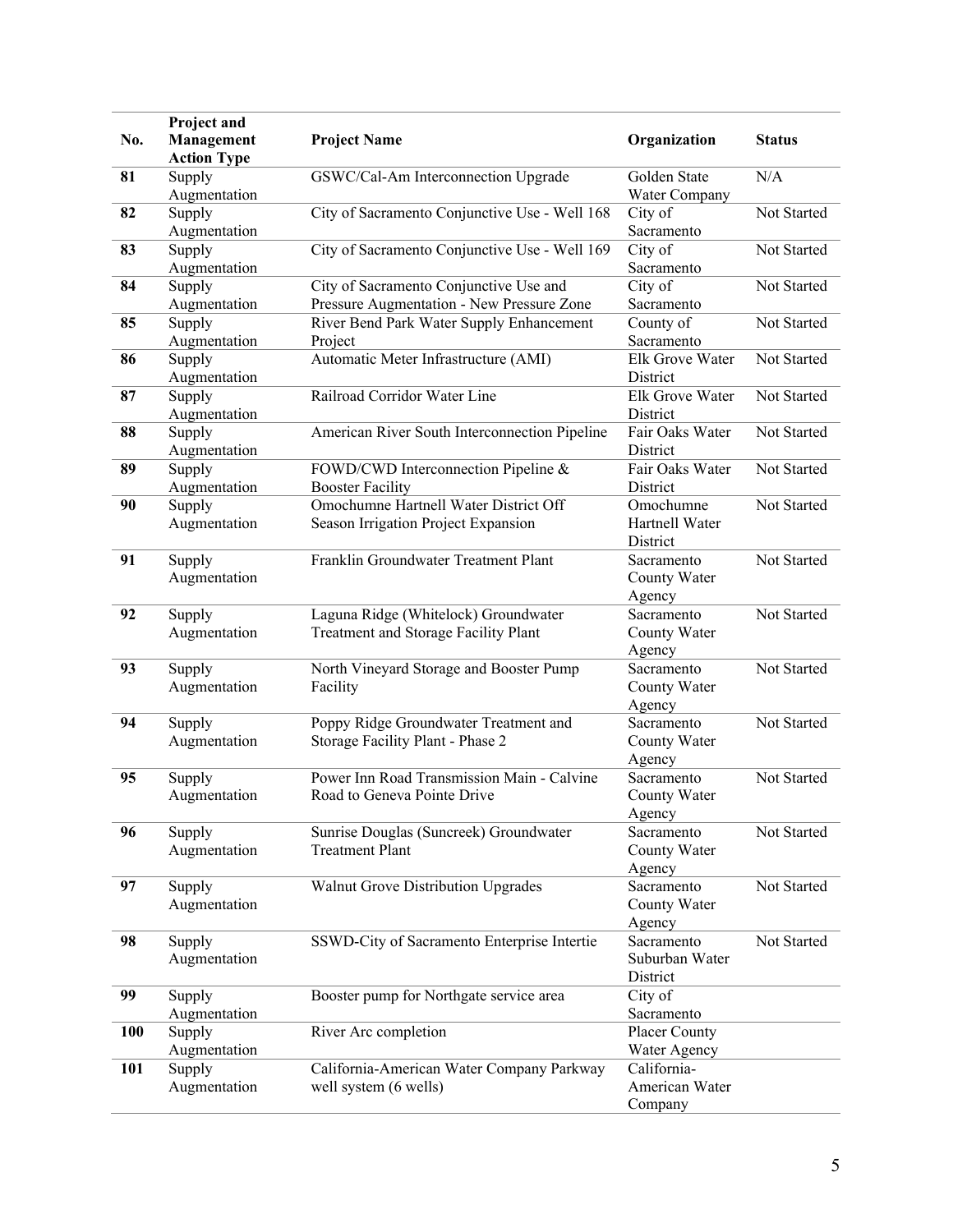| No. | Project and<br>Management<br><b>Action Type</b> | <b>Project Name</b>                                                            | Organization                                            | <b>Status</b> |
|-----|-------------------------------------------------|--------------------------------------------------------------------------------|---------------------------------------------------------|---------------|
| 102 | Supply<br>Augmentation                          | California-American Water Company<br>Rosemont well system (3 wells)            | California-<br>American Water<br>Company                |               |
| 103 | Supply<br>Augmentation                          | City of Sacramento groundwater well drilling<br>(up to 24 wells)               | City of<br>Sacramento                                   |               |
| 104 | Supply<br>Augmentation                          | Groundwater well construction (1)                                              | Rancho Murieta<br>Community<br>Services District        |               |
| 105 | Supply<br>Augmentation                          | City of Sacramento groundwater well flexible<br>pump install (12 wells)        | City of<br>Sacramento                                   |               |
| 106 | Supply<br>Augmentation                          | California-American Water Company and<br>SCWA Intertie (Mather Air Force Base) | California-<br>American Water<br>Company                |               |
| 107 | Supply<br>Augmentation                          | Golden State Water Company - City of Folsom<br>Intertie                        | City of Folsom                                          |               |
| 108 | Supply<br>Augmentation                          | Folsom South Canal pipeline                                                    | City of Folsom                                          |               |
| 109 | Supply<br>Augmentation                          | Folsom-EID intertie                                                            | City of Folsom                                          |               |
| 110 | Supply<br>Augmentation                          | Folsom-FOWD intertie                                                           | City of Folsom                                          |               |
| 111 | Supply<br>Augmentation                          | City of Sacramento - SSWD intertie                                             | City of<br>Sacramento                                   |               |
| 112 | Supply<br>Augmentation                          | City of West Sacramento-City of Sacramento<br>intertie                         | City of<br>Sacramento                                   |               |
| 113 | Supply<br>Augmentation                          | Valve replacement at Franklin Road                                             | City of<br>Sacramento                                   |               |
| 114 | Supply<br>Augmentation                          | American River South Interconnection Pipeline                                  | Fair Oaks Water<br>District                             |               |
| 115 | Supply<br>Augmentation                          | Golden State Water Company - Cordova<br>booster pump station                   | Golden State<br>Water Company                           |               |
| 116 | Supply<br>Augmentation                          | SCWA Zone 40 Pipeline improvement (P-17)                                       | Sacramento<br>County Water<br>Agency                    |               |
| 117 | Supply<br>Augmentation                          | SCWA Zone 40 Pipeline improvement (P-19)                                       | Sacramento<br>County Water<br>Agency                    |               |
| 118 | Supply<br>Augmentation                          | Folsom scalping plant                                                          | City of Folsom                                          |               |
| 119 | Supply<br>Augmentation                          | Recycled water use expansion                                                   | Rancho Murieta<br>Community<br><b>Services District</b> |               |
| 120 | Supply<br>Augmentation                          | Clementia and Bass Lake watershed stormwater<br>capture and reuse              | Rancho Murieta<br>Community<br><b>Services District</b> |               |
| 121 | Supply<br>Augmentation                          | CoGen project and conveyance expansion                                         | Sacramento<br>Regional County<br>Sanitation<br>District |               |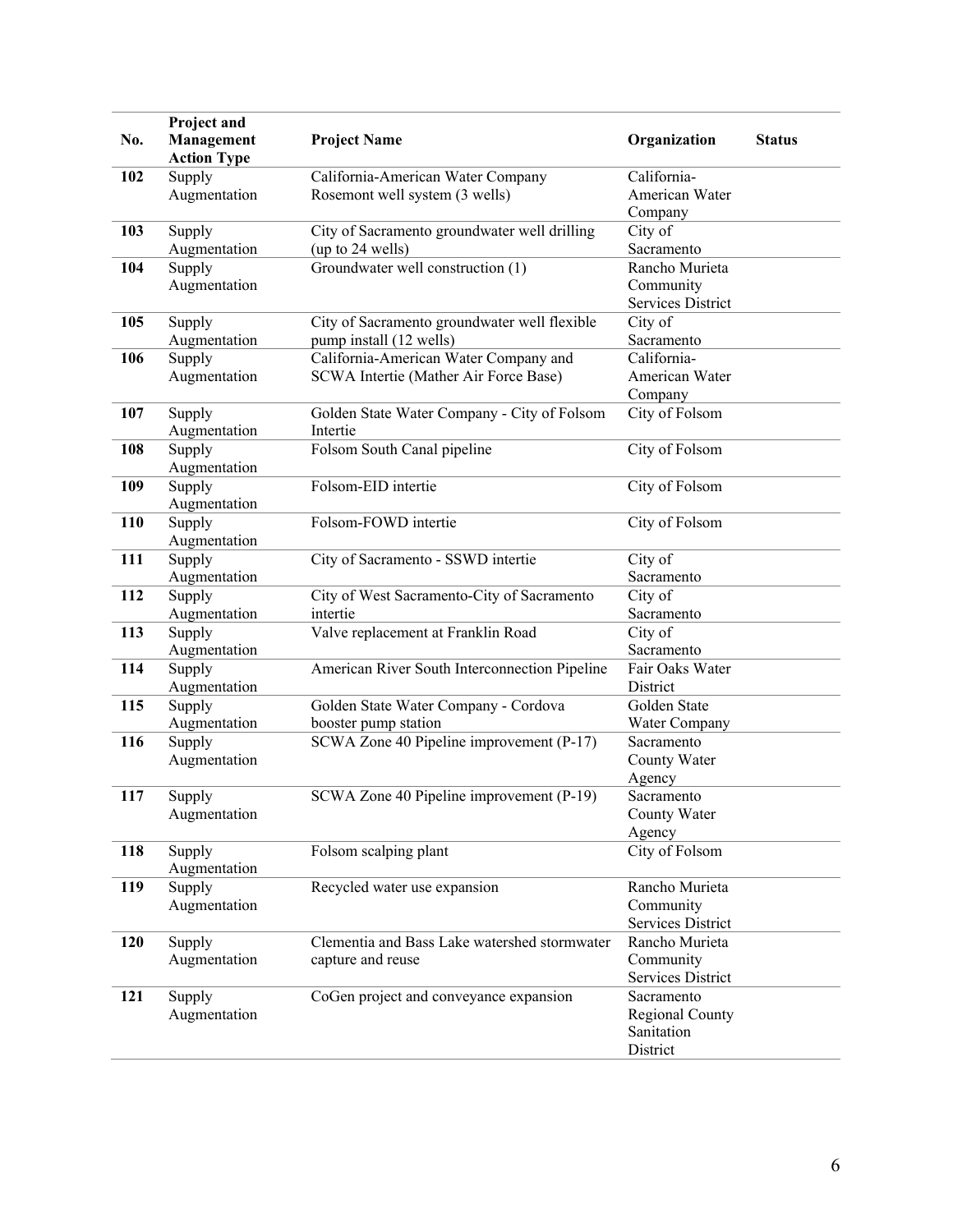| No. | Project and<br>Management<br><b>Action Type</b> | <b>Project Name</b>                                                  | Organization                                                      | <b>Status</b> |
|-----|-------------------------------------------------|----------------------------------------------------------------------|-------------------------------------------------------------------|---------------|
| 122 | Supply<br>Augmentation                          | Explore GSWC, OVWC, and CWD recycled<br>water opportunities          | Sacramento<br>Regional County<br>Sanitation<br>District           |               |
| 123 | Supply<br>Augmentation                          | Harvest Water groundwater pumping offset                             | Sacramento<br>Regional County<br>Sanitation<br>District           | Not Started   |
| 124 | Supply<br>Augmentation                          | Alder Creek Reservoir and diversion points                           | El Dorado<br>County Water<br>Agency                               |               |
| 125 | Supply<br>Augmentation                          | Calero Dam raising                                                   | Rancho Murieta<br>Community<br><b>Services District</b>           |               |
|     | <b>Non-Structural</b>                           |                                                                      |                                                                   |               |
| 126 | Demand<br>Management                            | City of Sacramento Demand Management<br>Projects                     | City of<br>Sacramento                                             |               |
| 127 | Demand<br>Management                            | Golden State Water Company Demand<br>Management Projects             | Golden State<br>Water Company                                     |               |
| 128 | Demand                                          | California American Water Company Demand                             | California                                                        |               |
|     | Management                                      | <b>Management Projects</b>                                           | American Water<br>Company                                         |               |
| 129 | Community<br>Stewardship                        | Cordova Creek & River Viewing Chamber                                | City of Rancho<br>Cordova                                         | In Progress   |
| 130 | Community<br>Stewardship                        | American River Basin Creek Week                                      | Sacramento Area<br>Creeks Council                                 | In Progress   |
| 131 | Community<br>Stewardship                        | Nimbus Hatchery Visitors Center                                      | Water Forum /<br>California<br>Department of<br>Fish and Wildlife | In Progress   |
| 132 | Community<br>Stewardship                        | Effie Yeaw Nature Center -- Education<br>Program                     | Water Forum /<br>Effie Yeaw<br>Nature Center                      | In Progress   |
| 133 | Community<br>Stewardship                        | Alder Creek Watershed Stewardship program                            | City of Folsom                                                    | In Progress   |
| 134 | Community<br>Stewardship                        | Alder Creek Watershed Water Use Efficiency<br>Outreach and Education | City of Folsom                                                    | In Progress   |
| 135 | Community<br>Stewardship                        | Promote River Friendly Landscaping in the<br>Alder Creek Watershed   | City of Folsom                                                    | In Progress   |
| 136 | Demand<br>Management                            | Regional Joint Water Energy Rebate Program                           | Regional Water<br>Authority                                       | In Progress   |
| 137 | Demand<br>Management                            | Advancing Water Efficiency in the Sacramento<br>Region               | Regional Water<br>Authority                                       | Not Started   |
| 138 | Demand<br>Management                            | Water Efficiency on Large Landscapes<br>(WELL) project               | Sacramento<br>Central<br>Groundwater<br>Authority                 |               |
| 139 | Community<br>Stewardship                        | Citizen Science Program                                              | Water Forum /<br>Effie Yeaw<br>Nature Center                      | Not Started   |
| 140 | Recharge<br>Enhancement                         | Alder Creek Watershed Monitoring Program                             | City of Folsom                                                    | In Progress   |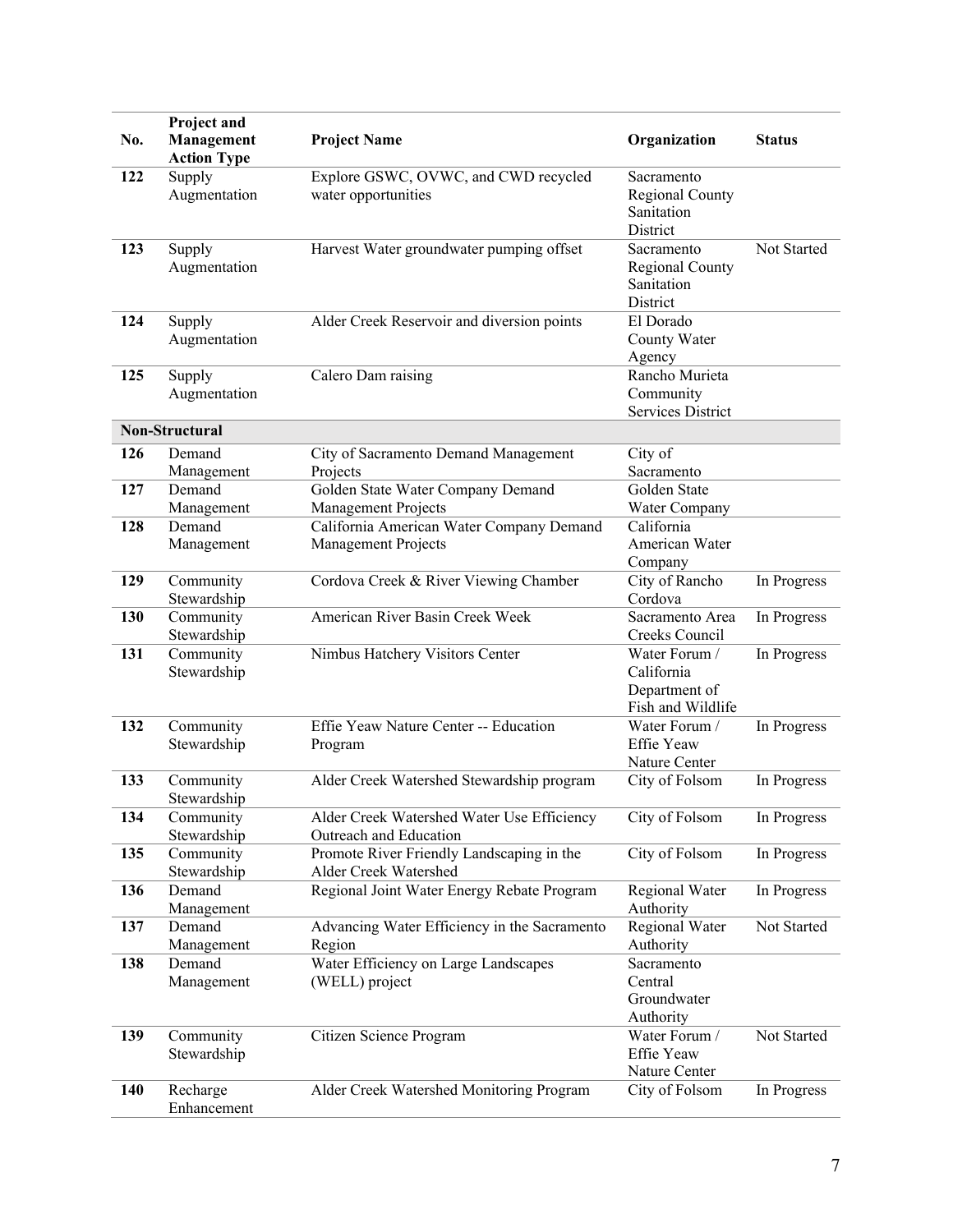| No. | Project and<br>Management<br><b>Action Type</b> | <b>Project Name</b>                                            | Organization               | <b>Status</b> |
|-----|-------------------------------------------------|----------------------------------------------------------------|----------------------------|---------------|
| 141 | Recharge                                        | Cordova Creek Maintenance                                      | Water Forum                | In Progress   |
|     | Enhancement                                     |                                                                |                            |               |
| 142 | Recharge                                        | Cosumnes River Water Quality Monitoring                        | American River             | Not Started   |
|     | Enhancement                                     | Program                                                        | Conservancy                |               |
| 143 | <b>Water Quality</b>                            | Sacramento-San Joaquin Delta Watershed                         | Sacramento                 | In Progress   |
|     |                                                 | Models for Water Supply /Water Quality                         | Regional County            |               |
|     |                                                 |                                                                | Sanitation                 |               |
|     |                                                 |                                                                | District                   |               |
| 144 | Conjunctive Use                                 | Examine and expand groundwater monitoring                      | Sacramento                 |               |
|     |                                                 |                                                                | Central                    |               |
|     |                                                 |                                                                | Groundwater                |               |
|     |                                                 |                                                                | Authority                  |               |
| 145 | Conjunctive Use                                 | Groundwater Accounting Program                                 | Sacramento                 |               |
|     |                                                 |                                                                | Central<br>Groundwater     |               |
|     |                                                 |                                                                | Authority                  |               |
| 146 | Conjunctive Use                                 | PUC Groundwater Sales Improvement                              | California-                |               |
|     |                                                 |                                                                | American Water             |               |
|     |                                                 |                                                                | Company                    |               |
| 147 | Conjunctive Use                                 | Regional groundwater bank                                      | various                    |               |
| 148 | Conjunctive Use                                 | Long-Term Water Supply Contracts with                          | various                    |               |
|     |                                                 | Reclamation                                                    |                            |               |
| 149 | Conjunctive Use                                 | Reclamation Modified Flow Management                           | various                    |               |
| 150 |                                                 | Standard<br>CVP American River Division accelerated            | various                    |               |
|     | Conjunctive Use                                 | water transfer program                                         |                            |               |
| 151 | Conjunctive Use                                 | Clarification of Reclamation drought                           | various                    |               |
|     |                                                 | documents and policies                                         |                            |               |
| 152 | Conjunctive Use                                 | City of Sacramento surface water economic                      | City of                    |               |
|     |                                                 | study                                                          | Sacramento                 |               |
| 153 | Conjunctive Use                                 | Fluoridation practice consistency                              | various                    |               |
| 154 | Conjunctive Use                                 | City of Sacramento POU expansion                               | City of                    |               |
|     |                                                 |                                                                | Sacramento                 |               |
| 155 | Conjunctive Use                                 | City of Sacramento POU expansion                               | City of                    |               |
|     |                                                 |                                                                | Sacramento                 |               |
| 156 | Conjunctive Use                                 | City of Sacramento Hodge Flow study                            | City of                    |               |
|     |                                                 |                                                                | Sacramento                 |               |
| 157 | Conjunctive Use                                 | Folsom - Golden State Water Company                            | City of Folsom             |               |
|     |                                                 | emergency water agreement                                      |                            |               |
| 158 | Conjunctive Use                                 | Folsom - Fair Oaks Water District emergency<br>water agreement | City of Folsom             |               |
| 159 | Conjunctive Use                                 | Golden State Water Company - SCWA                              | Golden State               |               |
|     |                                                 | agreement                                                      | Water Company              |               |
| 160 | Conjunctive Use                                 | Long-term partnership agreements with SCWA,                    | Sacramento                 |               |
|     |                                                 | City of Sacramento, and/or others                              | Suburban Water<br>District |               |
| 161 | Conjunctive Use                                 | City of Sacramento - SCWA Southwest track                      | Sacramento                 |               |
|     |                                                 | agreement                                                      | County Water               |               |
|     |                                                 |                                                                | Agency                     |               |
| 162 | Community                                       | Morrison Creek Revitalization Plan                             | Environmental              | In Progress   |
|     | Stewardship                                     |                                                                | Justice Coalition          |               |
|     |                                                 |                                                                | for Water                  |               |